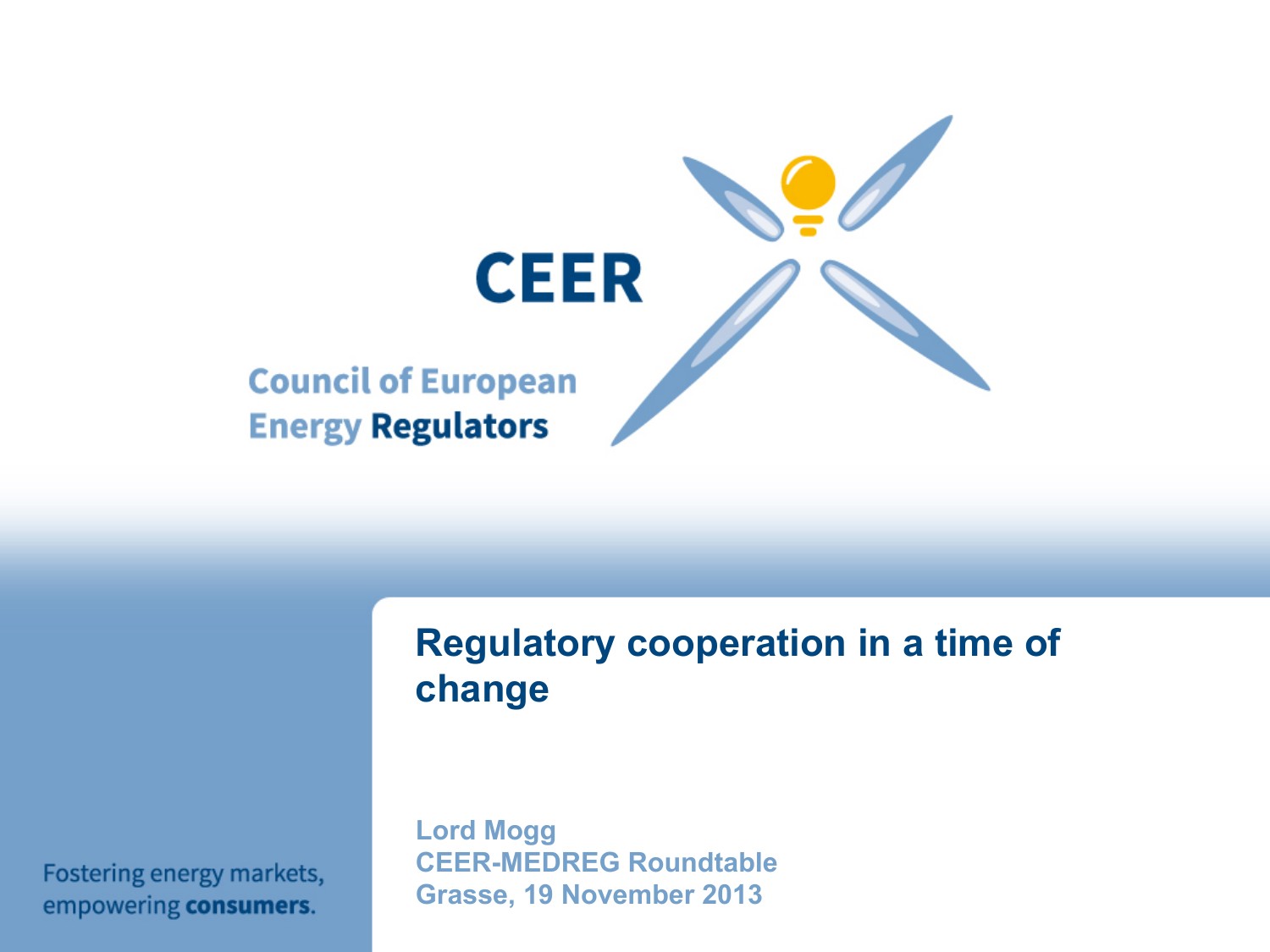

## **Who we are and what we do**

#### **Members from:**

All 28 EU Member States + Iceland and Norway

#### **Observers from:**

**Switzerland** + Former Yugoslav Republic of Macedonia (FYROM)

**Encourage best regulatory practices** 

**Champion sound and independent regulation in the public interest** 

**Share experience & support NRAs in their daily work, e.g. through training and workshops**

> **Put customers and their protection at heart of energy policy**

> > 2

**Promote a competitive, secure and environmentally sustainable internal market** 

**Engage with a variety of stakeholders**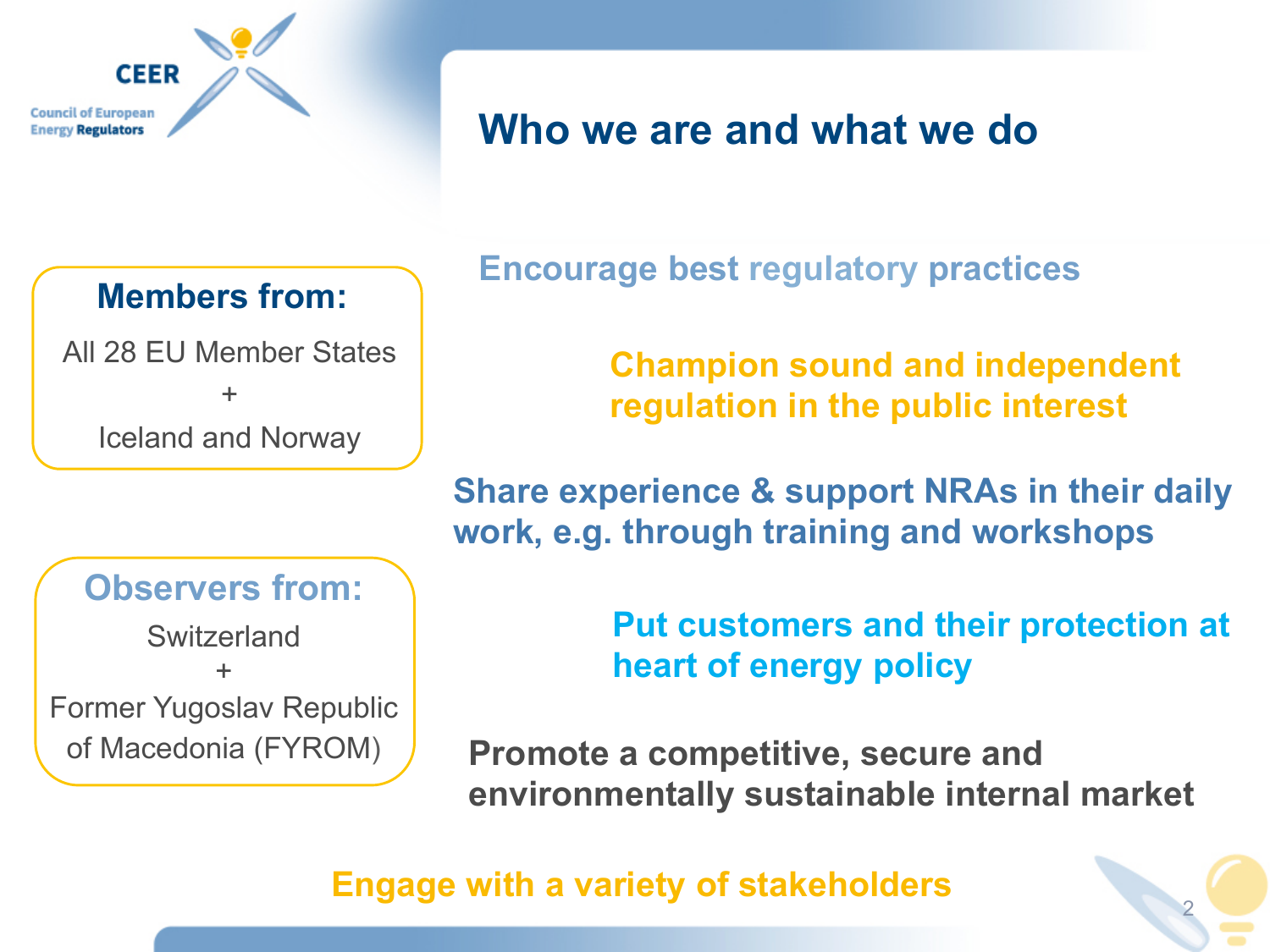#### **CEER Council of European Energy Regulators**

# **CEER's priorities and activities**

3

### • Customers

- ▶ Putting consumers at the heart of Europe's IEM
- Emphasising increasing role customers will play in development of energy markets
- New legislative/policy developments
	- ► Serving as valued partners for EU Institutions in their shaping of energy policy and legislative proposals
	- ▶ Analysing and reacting to EU initiatives on energy markets e.g. smarter networks, integration of renewables, demand-side issues, role of DSOs, etc.

### • International work

- ► Developing relations with non-EU regulators, both bilaterally and through regulatory associations (including ICER)
- Identifying areas of common ground where a mutual field of interest can be explored to the benefit of both partners
- Supporting NRAs in their daily work
	- Including by developing a pilot training programme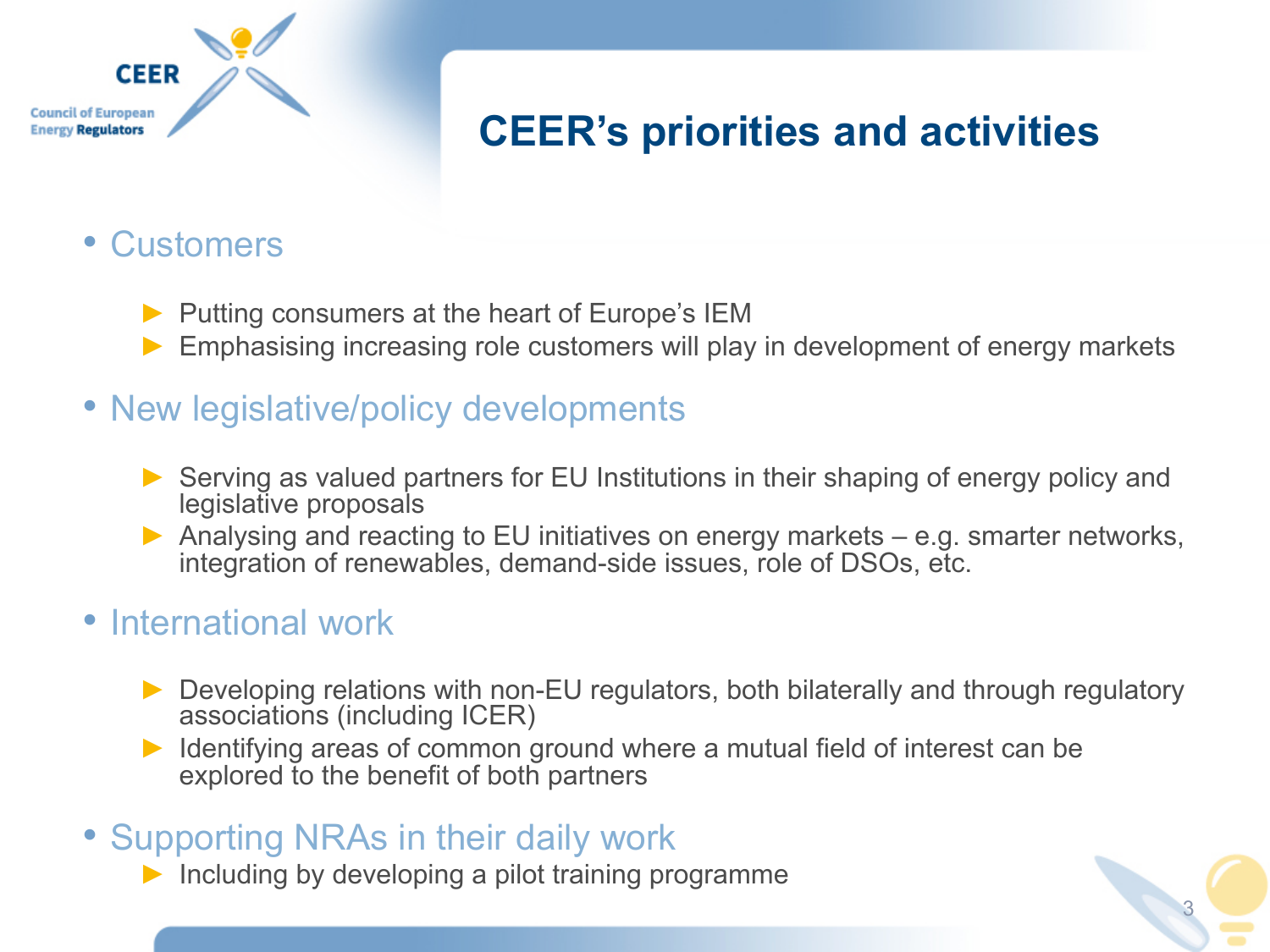

## **International regulatory cooperation**

CEER also supports the worldwide exchange of experience and best practices on regulatory matters of global concern through our membership in **the International Confederation of Energy Regulators (ICER), working to:** 

- ▶ Help regulators: a voluntary framework for cooperation between energy regulatory associations from around the globe
- ▶ Promote sound regulation: to improve public and policy-maker awareness and understanding of energy regulation

#### ….through a range of **ICER activities**:

- $\blacktriangleright$  1<sup>st</sup> edition of new ICER Chronicle journal of int'l articles on energy regulation issues
- ▶ Launch of ICER's Women in Energy initiative
- ▶ Distinguished Scholar Awards
- ▶ Provision of regulatory expertise to international projects (e.g. European Bank for Development and Reconstruction, EBRD)

4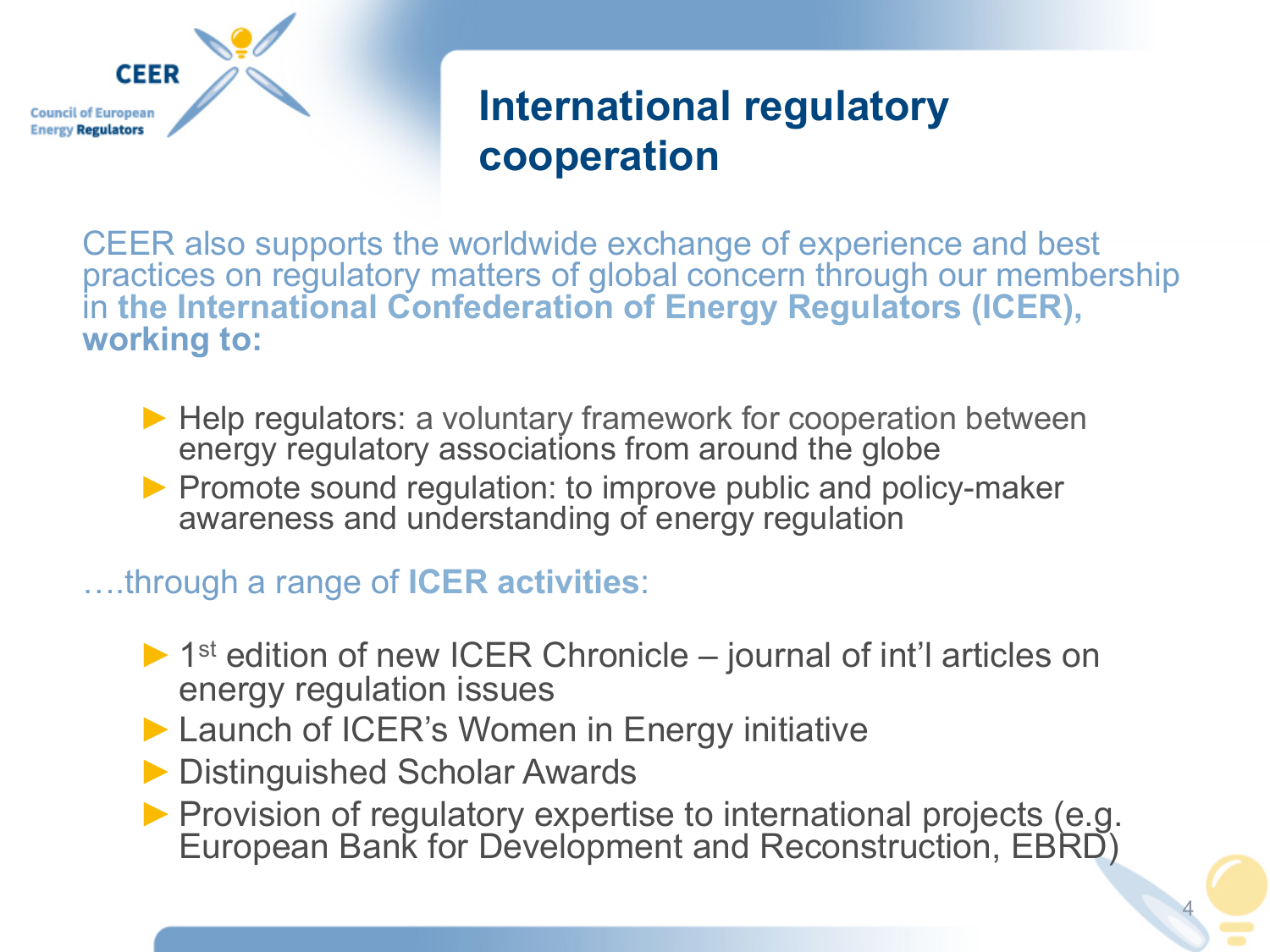

# **Regulatory challenges in delivering energy markets**

**Major challenges today include:** 

- Maintaining security of supply in an increasingly unstable world
- Tackling climate change and technology change
- Finding innovative ways to manage uncertainty and facilitate investments
- Adaptation of grids and new generation technologies (including smartness and integration of renewable energy sources)
- Affordability
- As markets develop, the role of consumers will grow, so consumer capability to engage must be developed

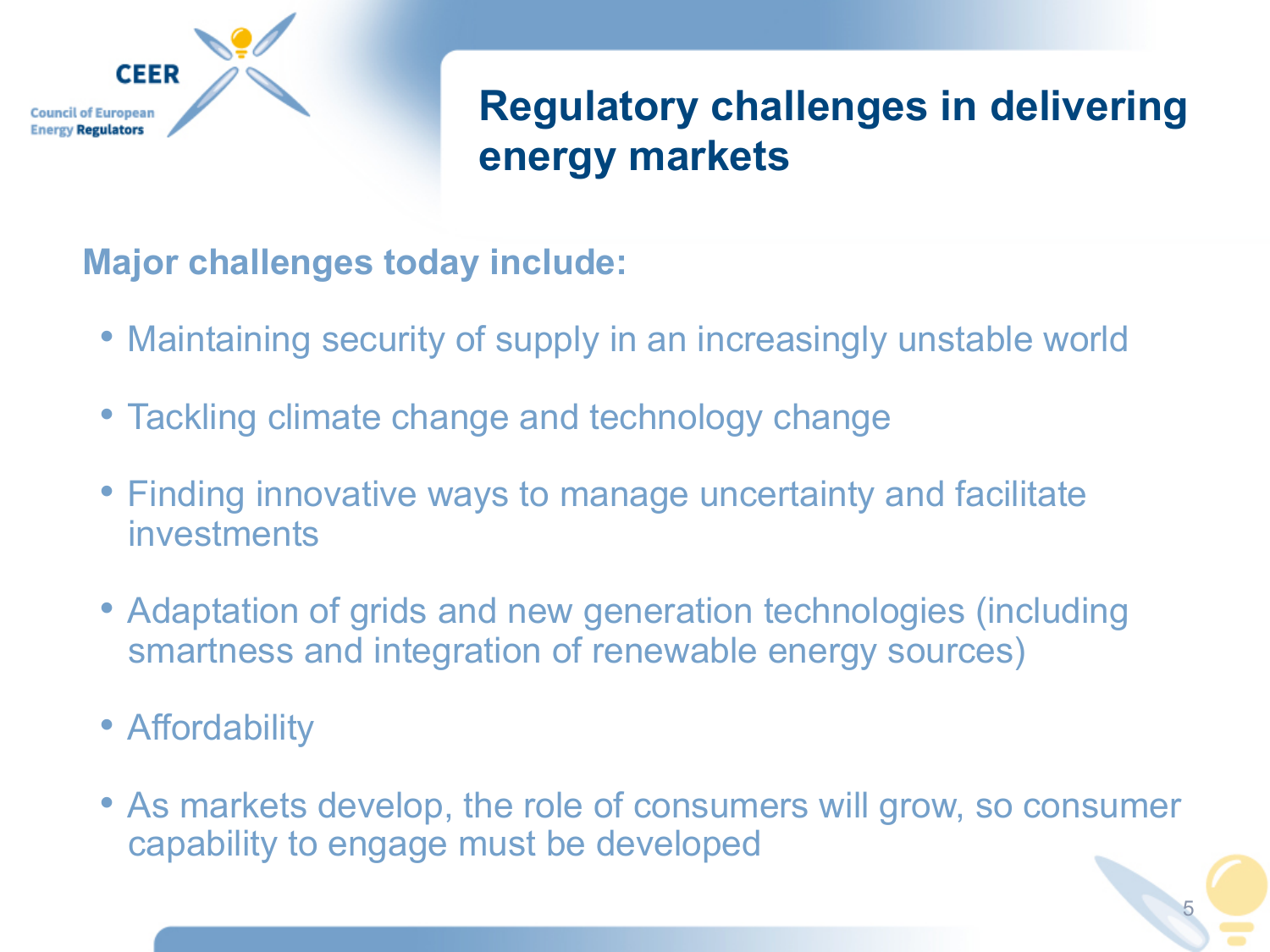

## **Looking Beyond 2014 – a Bridge to 2025**

EU leaders have set 2014 as deadline for delivering an Internal Energy Market in Europe

It's time to develop strategic foresight to guide post-2014 work and any enhancement of our agreed market framework

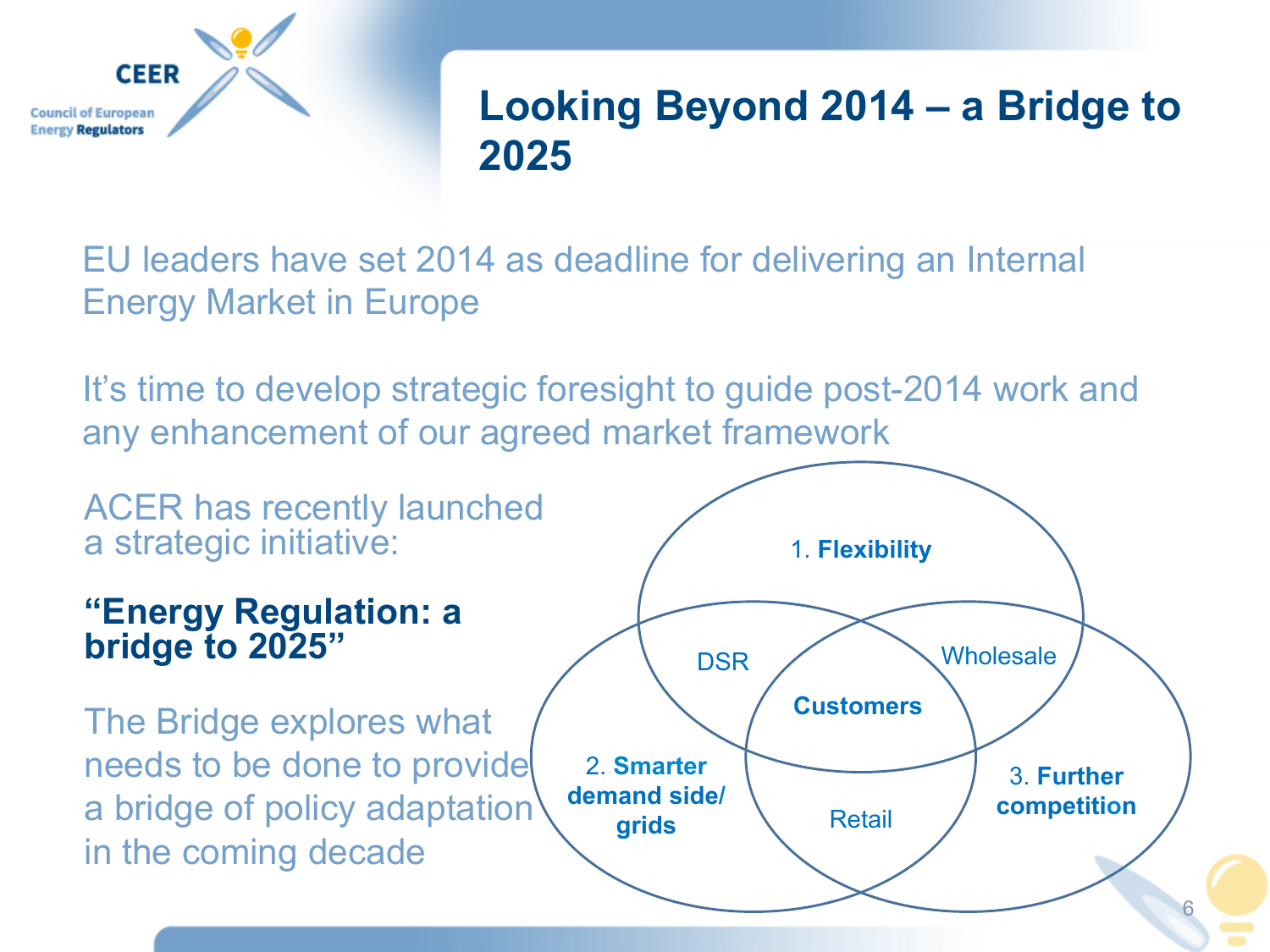

## **Building a Bridge to 2025**

#### **Some ways in which Regulators plan to contribute:**

- **Flexibility**: ensure right price signals, remove regulatory barriers, better forecasting and liquidity, correct use of subsidies & state-aid
- **Smarter demand side**: removal of barriers, investment in smart technology, provision of adequate regulatory framework, facilitating innovation
- **Encouraging competition**: designing technology-neutral market arrangements, appropriate wholesale gas market arrangements, removal of market entry barriers for new gas sources
- **Empowering Consumers**: ensuring that consumers can participate in the market and its development in an informed way

Pre-consultative phase has started. Aim to provide final Bridge mid-2014 ► Papers available on ACER website. Comments welcome by **17 December 2013** 

7